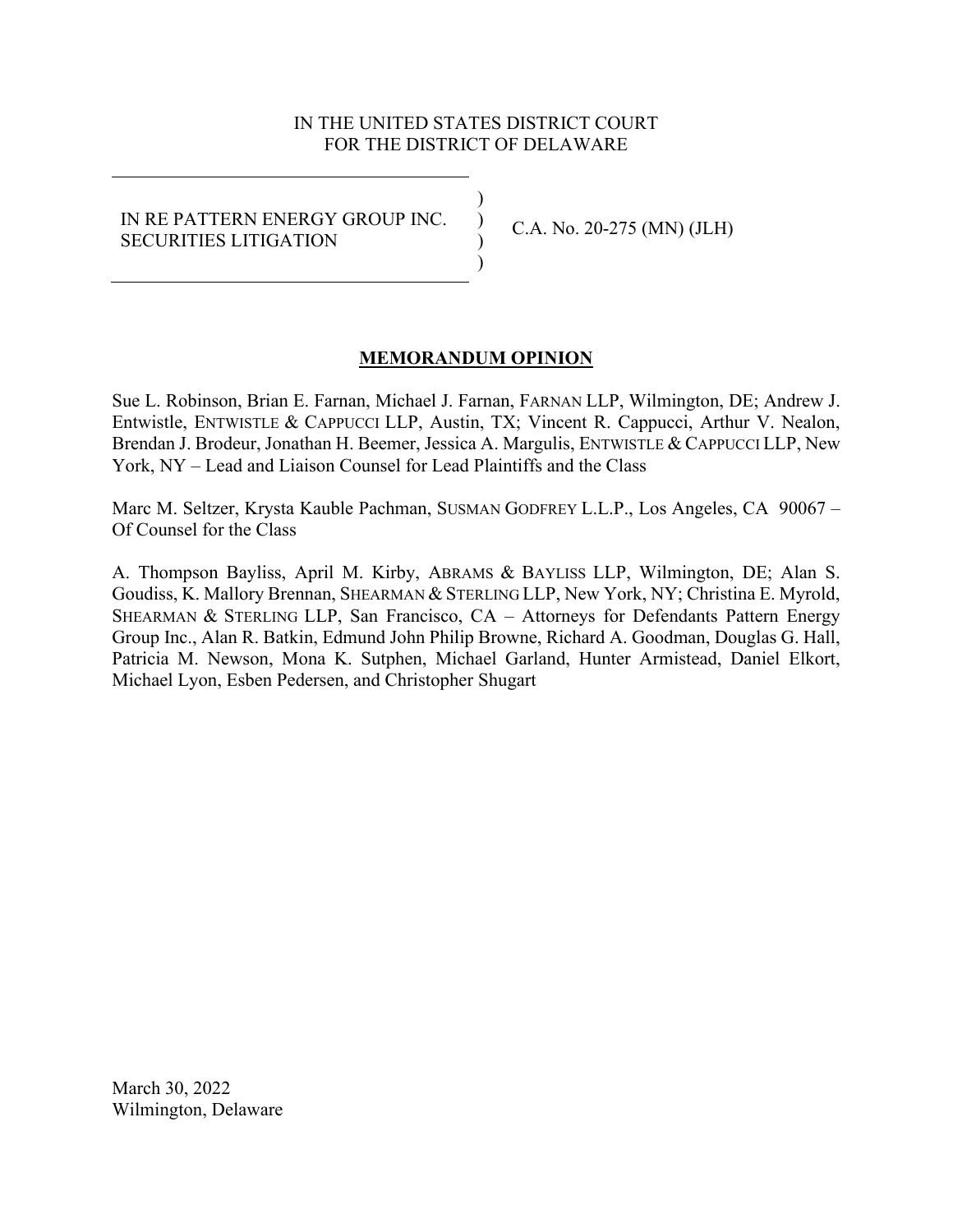**NOREIKA, U.S. DISTRICT JUDGE**

Presently before the Court are the objections of The Pattern Energy Defendants<sup>[1](#page-1-0)</sup> (D.I. 91) to Magistrate Judge Hall's Report and Recommendation (D.I. 90, "the Report"). The Report recommends granting-in-part and denying-in-part the Pattern Energy Defendants' motion to dismiss (D.I. 78) the Second Amended Complaint ("SAC") (D.I. 76) and granting the Riverstone Defendants<sup>[2](#page-1-1)</sup> motion to dismiss (D.I. 79) the SAC.<sup>[3](#page-1-2)</sup> The Pattern Energy Defendants only object to those portions of the Report denying their motion to dismiss as to Counts I and II of the SAC.<sup>[4](#page-1-3)</sup> The Court has reviewed the Report (D.I. 90), Defendants' objections (D.I. 91) and the response thereto (D.I. 94) [5](#page-1-4) , and the Court has considered *de novo* the objected-to portions of the Report and the relevant portions of the motion to dismiss and Plaintiffs' response thereto (*see* D.I 78, 81, 82,

<span id="page-1-0"></span><sup>&</sup>lt;sup>1</sup> The Pattern Energy Defendants are: Pattern Energy Group Inc., Alan R. Batkin, Edmund John Philip Browne, Richard A. Goodman, Douglas G. Hall, Patricia M. Newson, Mona K. Sutphen, Michael Garland, Hunter Armistead, Daniel Elkort, Michael Lyon, Esben Pedersen, and Christopher Shugart.

<span id="page-1-1"></span><sup>&</sup>lt;sup>2</sup> The Riverstone Defendants are: Riverstone Holdings LLC and Riverstone Pattern Energy II Holdings, L.P.

<span id="page-1-2"></span><sup>&</sup>lt;sup>3</sup> Count IV of the SAC is the only count alleged against the Riverstone Defendants. (D.I. 76). No objections were filed regarding the portion of the Report recommending the Court grant the Riverstone Defendants' motion to dismiss. Therefore, the Report is adopted as to the recommendation that the Court grants the Riverstone Defendants' motion to dismiss and Count IV of the SAC is dismissed.

<span id="page-1-3"></span><sup>&</sup>lt;sup>4</sup> No objections were filed to the Report's recommendation that the Pattern Energy Defendants' motion be granted as to Count III. Therefore, the Report is adopted as to the recommendation that the Pattern Energy Defendants' motion be granted as to Count III and Count III of the SAC is dismissed.

<span id="page-1-4"></span><sup>5</sup> On February 23, 2022, the Pattern Energy Defendants filed a Motion for Leave to File a Limited Reply in Further Support of Their Objection to the Magistrate Judge's Report and Recommendation (D.I. 95) and attached a copy of their limited reply (D.I. 95-2). Lead Plaintiffs opposed the motion. (D.I. 96). Having considered the motion and the response, the motion will be granted. The Court has considered the arguments set forth in the limited reply in addressing the Pattern Energy Defendants' objections.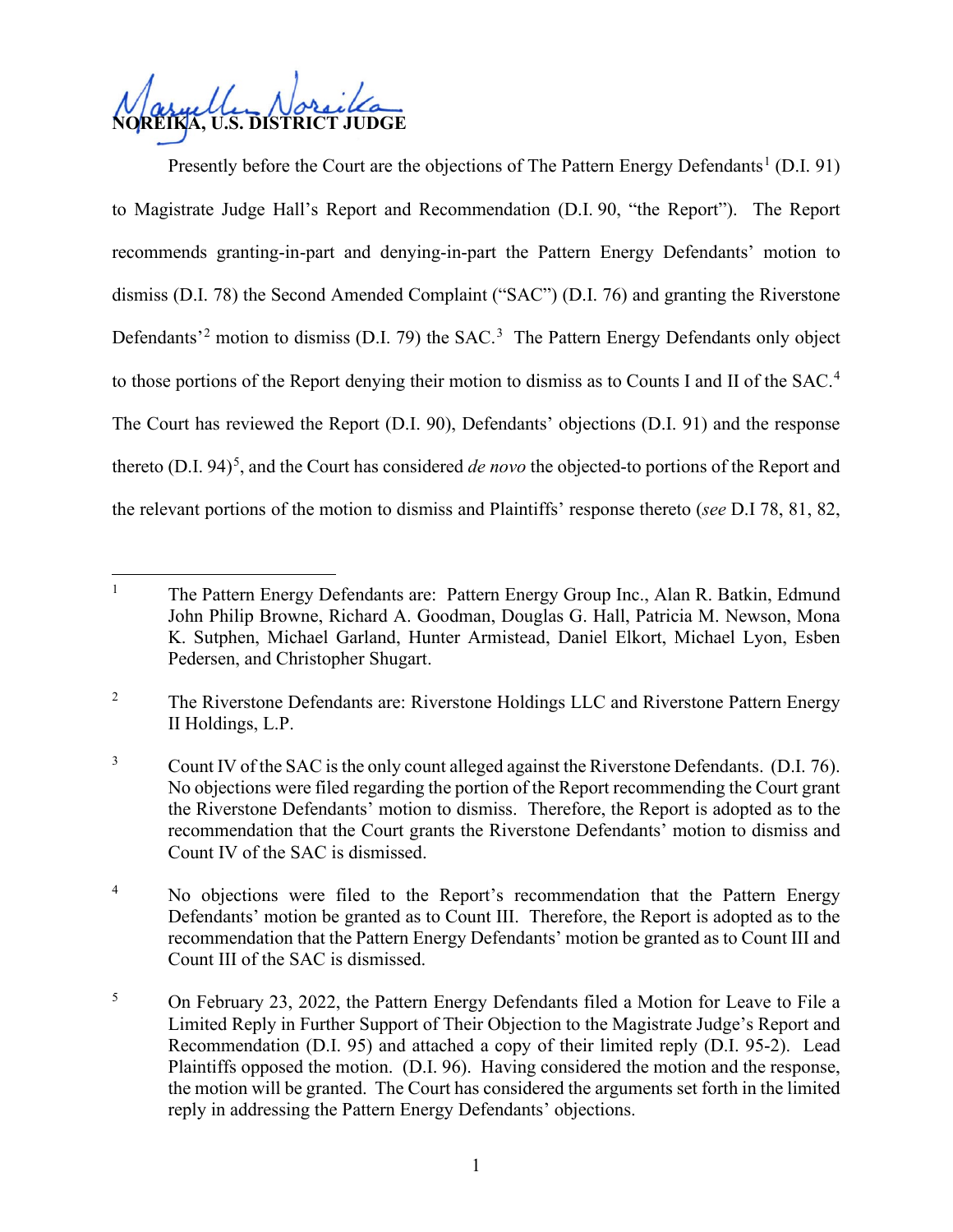83, 84, 87). For the reasons set forth below, the Pattern Energy Defendants' objections are OVERRULED, the Report is ADOPTED, and the Pattern Defendants' motion to dismiss Counts I and II of the SAC is DENIED.

## **I. BACKGROUND**

The Report set forth the relevant facts clearly. As no party has objected to the Report's

recitation of facts, the Court adopts that recitation here:

## **A. The Parties**

This dispute arises from an agreement between Defendant Pattern Energy Group Inc. ("Pattern Energy") and the Canada Pension Plan Investment Board ("CPPIB") to merge Pattern Energy with a subsidiary of CPPIB. That agreement was announced on November 4, 2019. Plaintiffs are investment funds that owned Pattern Energy stock at the time of the merger. (SAC ¶ 40.) Plaintiffs were all advised by their investment advisor, Water Island Capital, LLC ("Water Island Capital"). (*Id.*)

At all times relevant here, Defendant Pattern Energy was a Delaware Corporation with "principal executive offices" in San Francisco, California. (*Id.* ¶ 41, App'x A.) Its business was operating wind and solar power facilities in the United States, Canada, and Japan. (*Id*.) Pattern Energy acquired the facilities that it operated primarily by purchasing them from nonparty Pattern Energy Group 2 LP ("Pattern Development") and its predecessor company. (*Id.* ¶ 41.) Pattern Development was a Delaware limited partnership with "principal executive offices" in San Francisco. (*Id.* ¶ 74, App'x A.) Its business was developing renewable energy and transmission assets. (*Id*.)

Defendant Riverstone Holdings LLC ("Riverstone Holdings") is a Delaware limited liability company and is an energy- and powerfocused private investment firm. (*Id.* ¶ 45, App'x A.) Defendant Riverstone Pattern Energy II Holdings, LP ("Riverstone PE") is a Delaware limited partnership that owned an equity stake in Pattern Development until the merger. (*Id.* ¶ 46, App'x A.)

According to the SAC, Riverstone Holdings and its affiliates (collectively, "Riverstone") held a controlling 70% equity interest in Pattern Development before the merger. (*Id.* ¶¶ 46, 51, App'x A.) The remaining equity interest of Pattern Development was owned as follows: Pattern Energy held a 29% equity stake, and most of the remaining 1% was held by Pattern Development's management,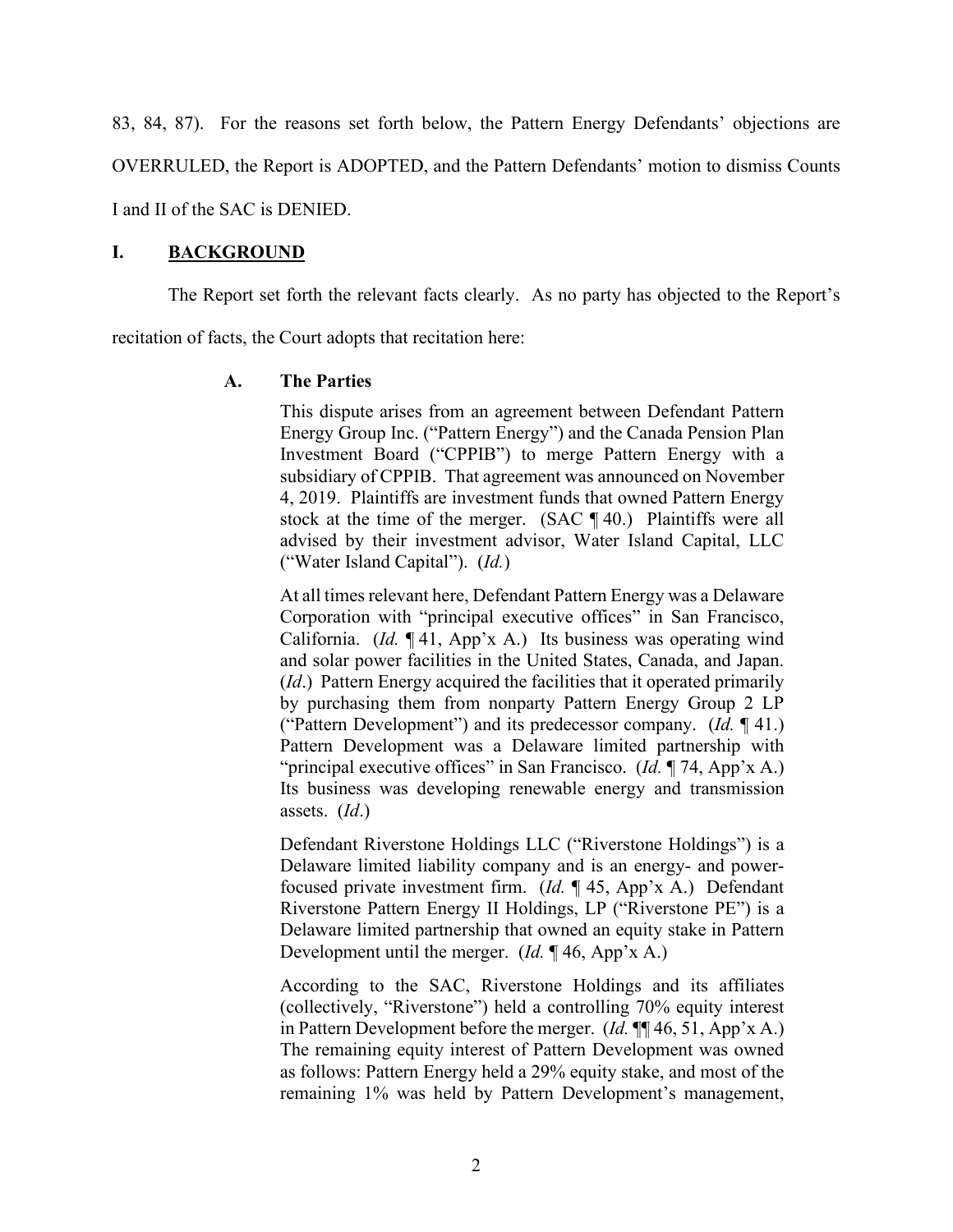many of whom also had high-level management roles at Pattern Energy. (*Id.*  $\P$  24, 43, 52, App'x A.) At the time of the merger, Pattern Development had a consent right that limited Pattern Energy's ability to transfer its interest in Pattern Development to any third party without the consent of Pattern Development. (*Id*. ¶¶ 47, 51, 52, App'x A; D.I. 82, Ex. B ("Proxy Stmt.") at 36.) Because Riverstone held a controlling equity stake in Pattern Development, Riverstone controlled the consent right. (SAC ¶ 47, App'x A.)

The individuals named as defendants in the SAC include the members of Pattern Energy's Board at the time of the merger ("Board Defendants") and six members of Pattern Energy's management team ("Officer Defendants"). The Board Defendants are Alan R. Batkin, Edmund John Philip Browne, Richard A. Goodman, Douglas G. Hall, Patricia M. Newson, Mona K. Sutphen, and Michael Garland. (SAC ¶¶ 64–70.) The Officer Defendants are Michael Garland, Hunter Armistead, Daniel Elkort, Michael Lyon, Esben Pedersen, and Christopher Shugart. (*Id.* ¶¶ 53–59.) Defendant Garland was the CEO of both Pattern Energy and Pattern Development as well as a member of the boards of directors at both companies. (*Id.* ¶¶ 54, 60.)

# **B. The Proxy Statement**

Plaintiffs' federal claims are all based on their contention that the proxy materials sent to Pattern Energy shareholders in connection with its merger with CPPIB contained material misrepresentations and omissions. The February 4, 2020 proxy statement (the "Proxy Statement") is 138 pages, single-spaced, plus attachments.<sup>[6](#page-3-0)</sup> It contains an 18-page summary of the merger negotiations. (Proxy Stmt. at 36–54.) Below I summarize the portions of the Proxy Statement and the corresponding allegations in the SAC that are most relevant to the Court's resolution of the pending motions.

On June 5, 2018, Pattern Energy's Board decided to begin exploring "strategic opportunities," including opportunities to merge. (*Id.* at 36–37.) The Board appointed a Special Committee composed of independent directors to conduct its strategic review, and Defendant Batkin was appointed as Chairperson. (*Id*.) The Special Committee retained outside legal counsel, and it retained Evercore Group LLC ("Evercore") and Goldman Sachs & Co. as its financial advisors. (*Id.* at 37, 40.)

Over the next year, the Special Committee engaged with several bidders. At an October 29, 2018 meeting of the Special Committee,

<span id="page-3-0"></span><sup>&</sup>lt;sup>6</sup> Although Plaintiffs did not attach to their pleading copies of the SEC filings on which their Exchange Act claims are based, no one disputes that the Court may properly consider those filings when ruling on the pending motions.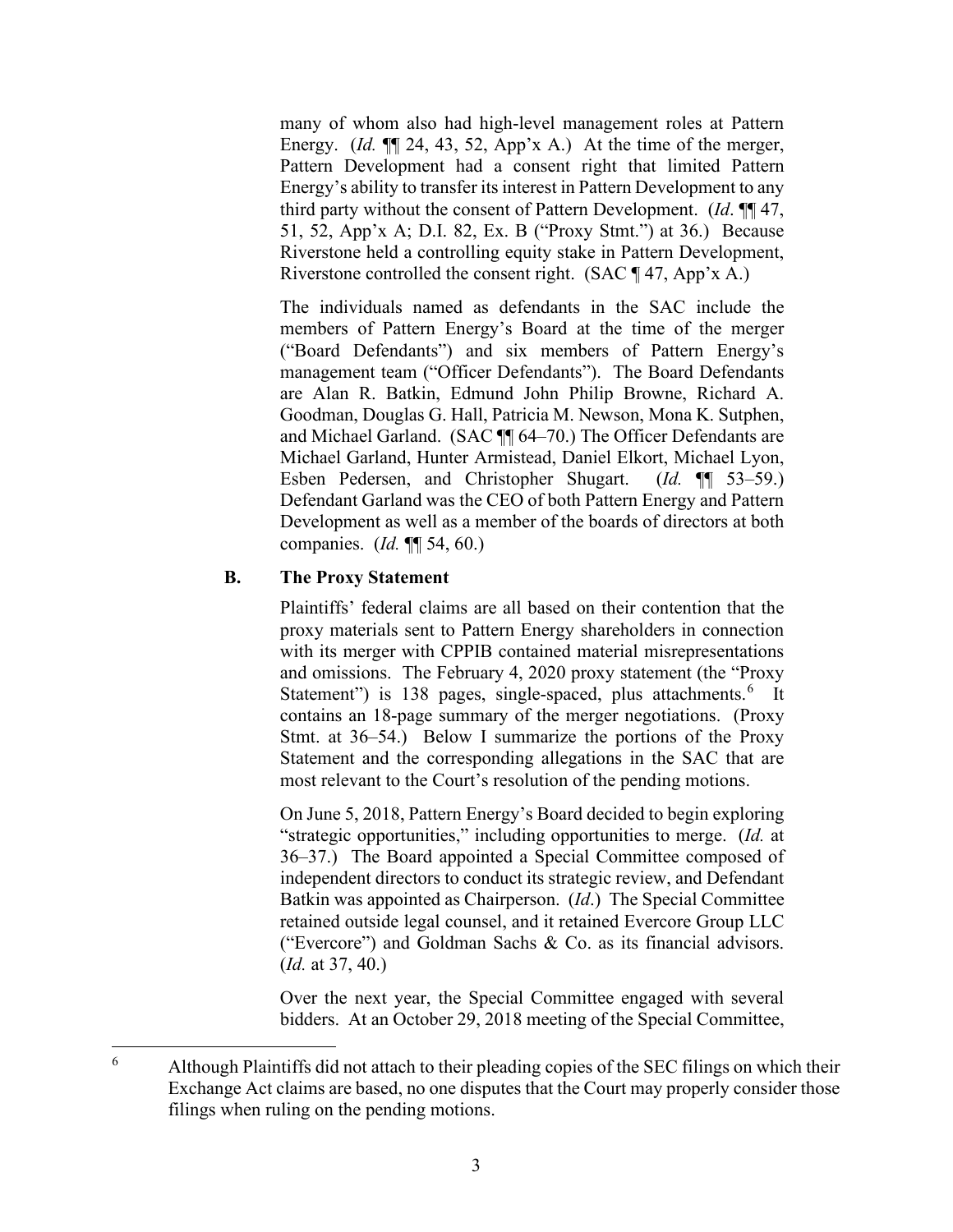Defendant Garland—who was not a member of the Special Committee—summarized an approach "he had received from representatives of a large alternative asset manager (referred to [in the Proxy Statement] as 'Party A') which owns a substantial interest in a company in the alternative energy industry (referred to [in the Proxy Statement] as 'Company A')." (Proxy Stmt. at 37; SAC ¶ 82.) According to the SAC, Party A was Brookfield Renewable Partners L.P. ("Brookfield") and Company A was TerraForm Power, Inc. ("TerraForm"), in which Brookfield owned an equity stake. (SAC ¶ 82.) The Special Committee asked Garland to reach out to representatives of Brookfield to see if they would provide a preliminary written proposal for a strategic transaction. (Proxy Stmt. at 37–38.)

Pattern Energy's discussions with Brookfield continued for the better part of a year. (*Id.* at 38–53; SAC ¶¶ 82–107.) On February 21, 2019, Brookfield sent "a preliminary non-binding term sheet outlining high-level proposed terms for a potential transaction" involving the acquisition of Pattern Energy by TerraForm in exchange for TerraForm stock at an at-market exchange ratio. (Proxy Stmt. at 39; SAC ¶ 83.) According to the SAC, Brookfield's proposal was not conditioned on an acquisition of Pattern Development. (SAC ¶ 83.) The Special Committee discussed the proposal at meetings in February and March 2019. (Proxy Stmt. at 39; SAC ¶¶ 84–85.) The SAC alleges that, at those meetings, the Special Committee noted the potential benefits of a transaction with Brookfield, including increased access to capital. (SAC ¶¶ 84–85.) However, Defendants Garland and Elkort warned the Special Committee that despite the potential for "significant synergies" in a Brookfield transaction, the need for Riverstone's support was important because Pattern Development's consent right would "likely be implicated." (*Id.* ¶ 85.)

According to the SAC, "Pattern Energy responded to the Brookfield bid with a [March 11, 2019] term sheet restructured by Special Committee advisors Paul Weiss[, Rifkind, Wharton & Garrison LLP] and Evercore." (SAC ¶ 86.) The "new term sheet was structured as a merger of TerraForm into a subsidiary of Pattern Energy." (*Id.*) That structure would have allegedly left Pattern Energy as the surviving entity, thereby eliminating the need for Pattern Development's consent to the transaction. (*Id.*)

Beginning in April 2019, some of the discussions between Pattern Energy and Brookfield included Riverstone. (Proxy Stmt. at 40.) At a meeting between Defendant Batkin, Pattern Energy management, Brookfield representatives, and Riverstone representatives on April 16, 2019, Riverstone indicated that it would be open to considering proposals from Brookfield that included the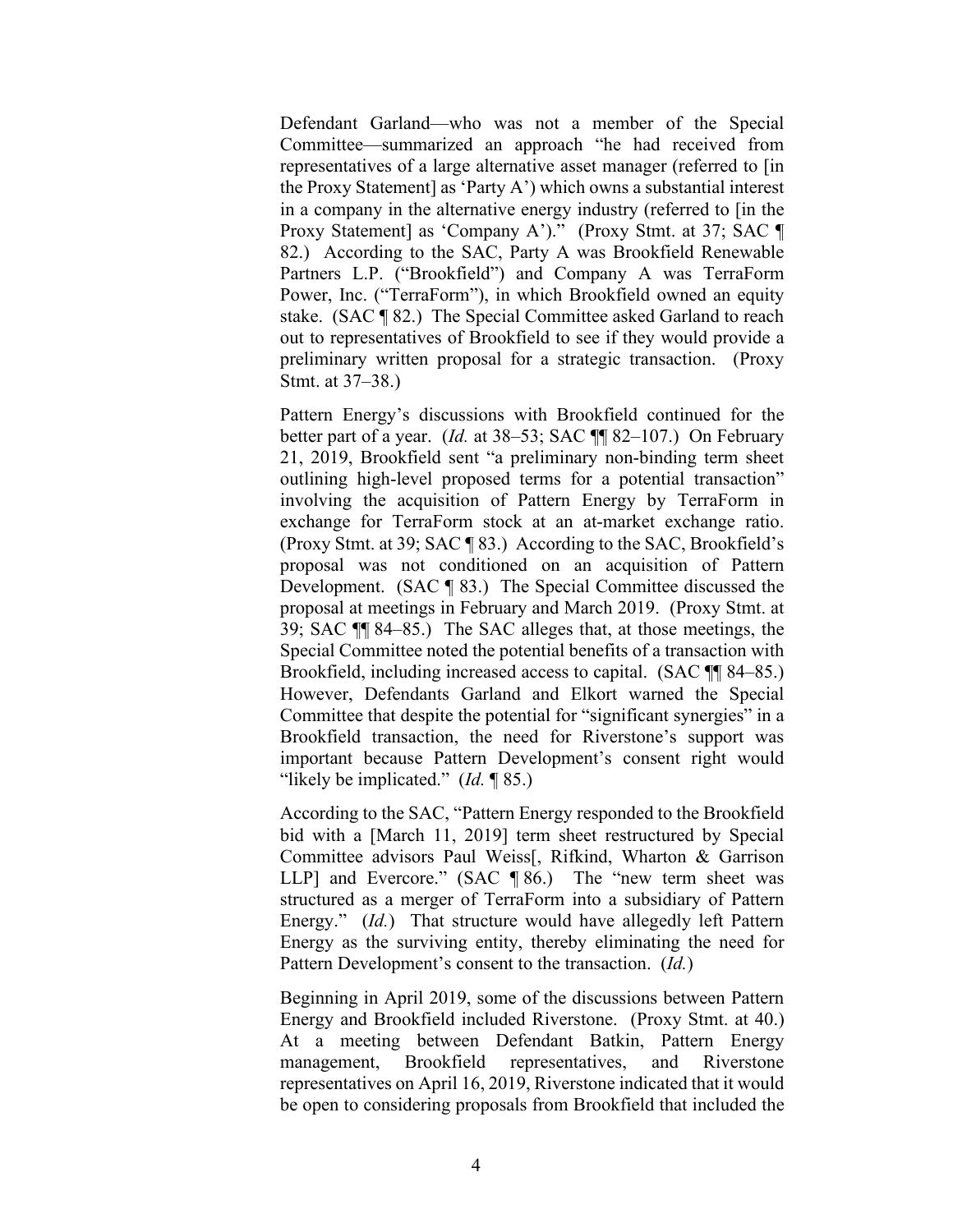acquisition of Pattern Development as well as Pattern Energy. (*Id*.) On May 31, 2019, Pattern Energy received a revised term sheet from Brookfield for an all-stock acquisition of Pattern Energy by TerraForm that reflected a 15% merger premium. (Proxy Stmt. at 41; SAC ¶ 87.) The term sheet proposed that the combined company would concurrently purchase Pattern Development at a price to be negotiated by Pattern Energy and Riverstone, such that Riverstone would be cashed out and no longer have any ownership. (Proxy Stmt. at 41; SAC ¶ 87.)

While the discussions with Brookfield (and others) continued, Pattern Energy was also in talks with CPPIB. On June 28, 2019, CPPIB sent the Special Committee a non-binding proposal to purchase the outstanding shares of Pattern Energy common stock for \$25.50 per share in cash, "conditioned on an agreement being reached between CPPIB and Riverstone for the acquisition of Pattern Development." (SAC ¶ 88; Proxy Stmt. at 42.) According to the SAC, the offer "reflected a 11% merger premium based on Pattern Energy's stock price on that date." (SAC ¶ 88.)

On July 23, 2019, Brookfield submitted a revised proposal for an all-stock merger between TerraForm and Pattern Energy. (Proxy Stmt. 43–44; SAC ¶ 90.) Brookfield again proposed to acquire Pattern Energy in an all-stock transaction at an exchange ratio to reflect an implied 15% premium to the price of Pattern Energy stock, with the combined entity purchasing Pattern Development. Brookfield also indicated that it would be willing to acquire Pattern Energy at a 20% premium without also acquiring Pattern Development. (Proxy Stmt. 43–44; SAC ¶ 90.) According to the SAC, both of those bids "were superior to CPPIB's \$25.50 bid." (SAC ¶ 90.) At a meeting on July 31, 2019, the Special Committee recognized that Brookfield's offers exceeded CPPIB's current offer. (SAC ¶ 92.)

On August 16, 2019, CPPIB provided the Special Committee with a revised proposal to acquire Pattern Energy common stock for between \$26.25 and \$26.50 in cash per share and to purchase the equity interests in Pattern Development not owned by Pattern Energy from Riverstone. (Proxy Stmt. at 45; SAC ¶ 94.) The SAC alleges that CPPIB's August 16 offer was "still well below Brookfield's then current bid." (SAC ¶ 94.)

On August 26, 2019, Brookfield made a revised proposal. (Proxy Stmt. at 46.) The SAC alleges that Brookfield's proposal letter revealed information not disclosed in the Proxy Statement, including that the Special Committee's advisors had told Brookfield (1) that the Board no longer supported a transaction that internalized Pattern Development and (2) that Riverstone would use its consent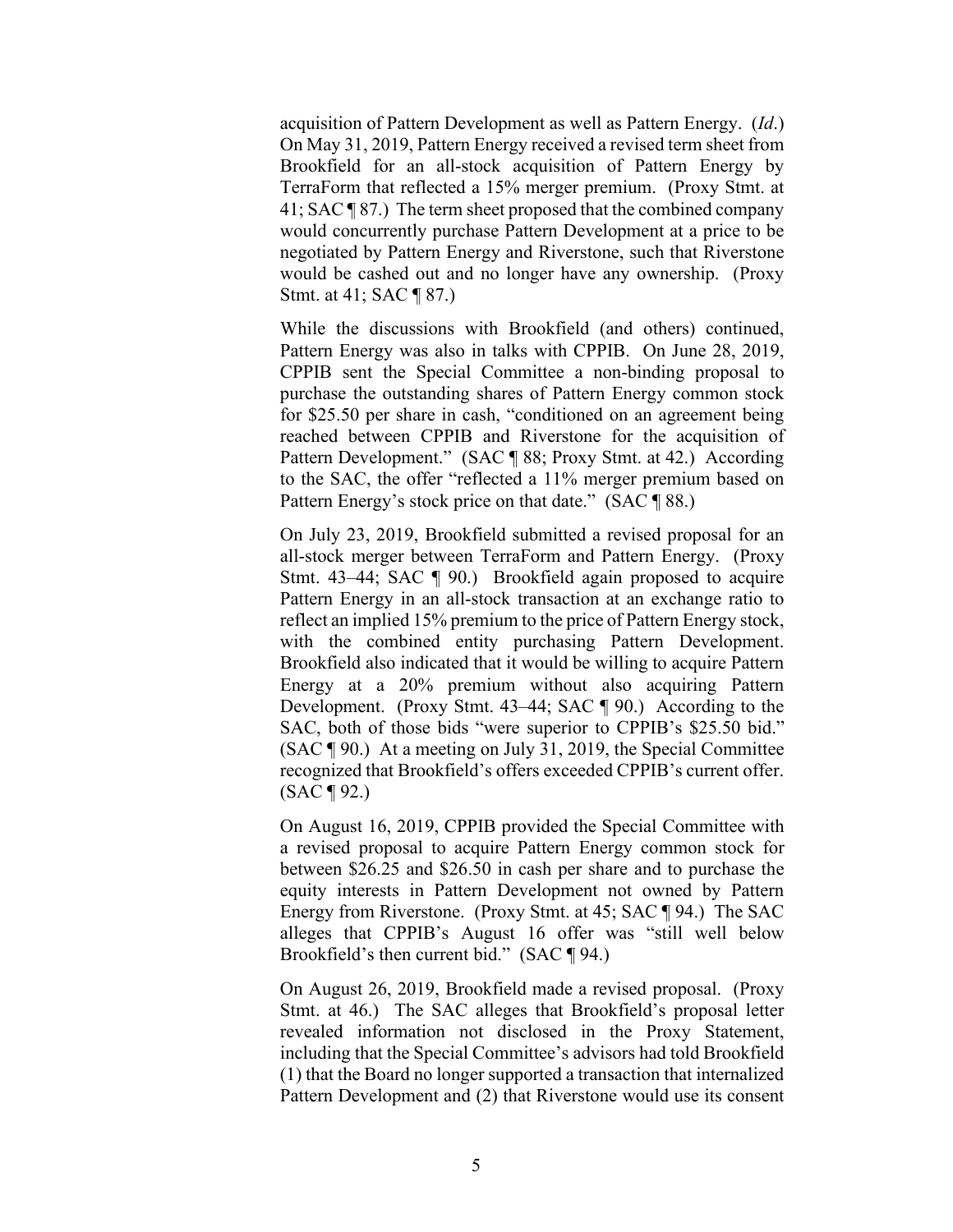right to block any deal in which TerraForm became the parent company of Pattern Energy. (SAC ¶ 99.) Accordingly, Brookfield proposed to acquire Pattern Energy through an all-stock merger between Pattern Energy and TerraForm, with Pattern Development remaining a separate entity. (Proxy Stmt. at 46; SAC ¶ 99.) Brookfield's proposal contemplated that Pattern Energy would acquire TerraForm, leaving Pattern Energy as the surviving entity. That deal structure, according to the SAC, would have eliminated the need for Riverstone's consent to the transaction. (SAC ¶ 99.)

The SAC alleges that, on August 28, 2019, "Evercore informed the Special Committee that Brookfield's proposal implied a merger price of \$34 per share of Pattern Energy common stock as of that date, and represented a 45% merger premium for Pattern Energy Shareholders," making it "superior[]" to CPPIB's then-current bid. (SAC ¶¶ 100, 113, 128.) The Proxy Statement reported of the same meeting that Evercore had presented an analysis of the August 26 Brookfield offer yielding premium ranges of "between 1.4% and 28.8% . . . based on an expected range of trading prices for shares of the combined company's common stock post-transaction and on certain other assumptions." (*Id.* ¶¶ 111, 113; Proxy Stmt. at 46.)

Defendant Garland, Brookfield representatives, and Riverstone representatives met on September 4, 2019 to discuss Brookfield's August 26 proposal. (Proxy Stmt. at 48.) At the meeting, Brookfield and Riverstone "indicated that they would not be supportive of a combination of Pattern [Energy] and [TerraForm] absent certain changes to the agreements governing the commercial relationship between Pattern [Energy] and Pattern Development." (*Id*.) The SAC alleges that, after the meeting, Defendant Batkin asked Riverstone "to provide Brookfield with a list of proposed new governance terms between Pattern Energy and Pattern Development." (SAC ¶ 146.)

The SAC alleges that, at a Special Committee meeting on September 29, 2019, Defendant Batkin reported that Riverstone had provided Brookfield with a "fairly expansive" list of terms, and that Brookfield had indicated that it would be "willing and able to sign onto the terms of [Brookfield's] letter as-is." (*Id*.) The Proxy Statement did not disclose that development. (Proxy Stmt. at 50.) The Proxy Statement did disclose that Batkin thereafter informed Brookfield that, although it had proposed a competitive offer to acquire Pattern Energy, Brookfield would need to "confirm, either that (1) [Brookfield's] proposal was not conditioned on [it] entering into agreements with Pattern Development and Riverstone or (2) [Brookfield] had negotiated definitive drafts of such agreements with Pattern Development and Riverstone." (Proxy Stmt. at 51.)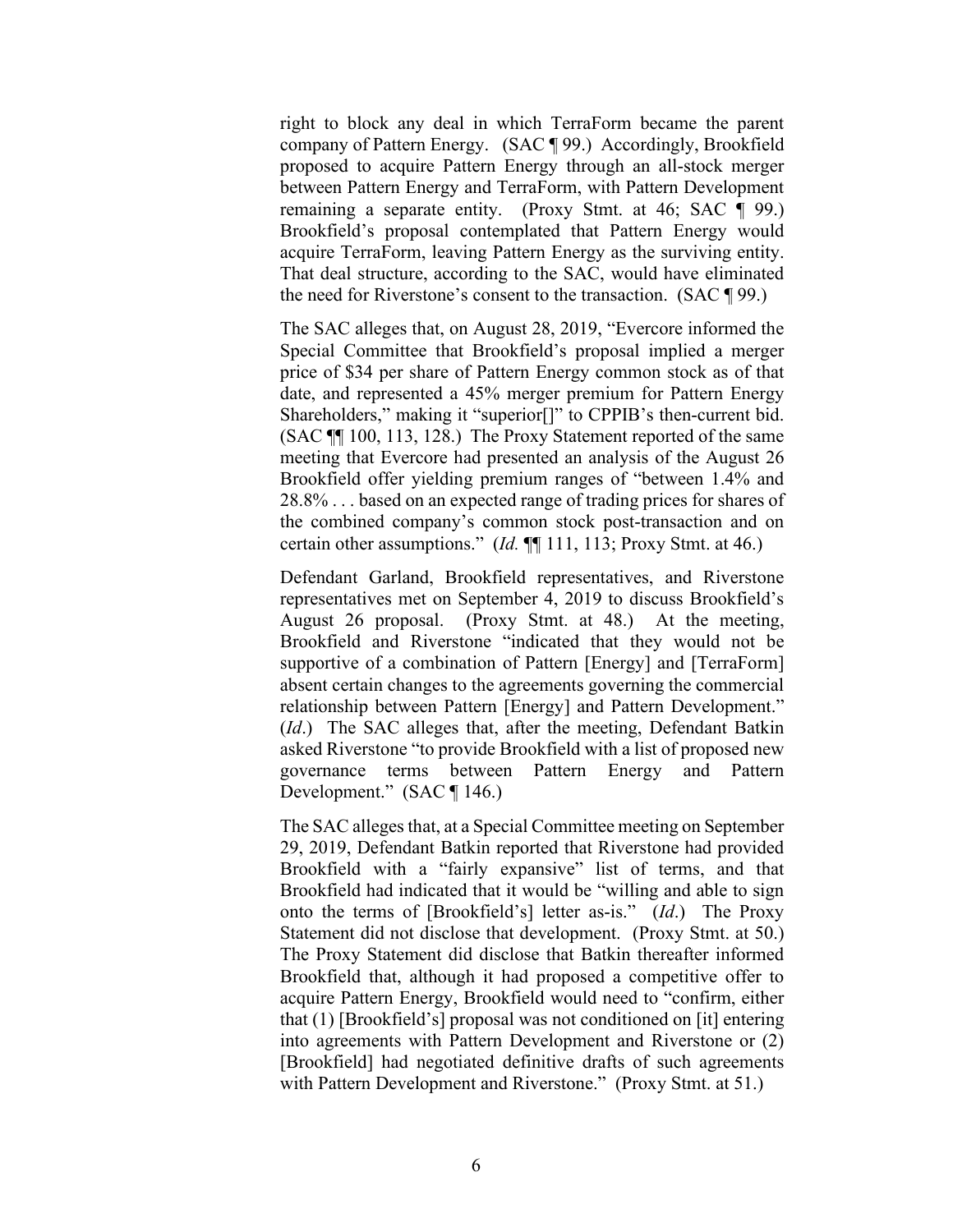On October 17, 2019, Evercore, at the request of the Special Committee, asked Brookfield and CPPIB to submit proposed definitive documentation by October 23, 2019 and "best and final" offers by October 28, 2019. (*Id.* at 51; SAC ¶¶ 105.) On October 28, 2019, CPPIB submitted a final all-cash offer of \$26.75 per share for the outstanding shares of Pattern Energy. (Proxy Stmt. at 52; SAC ¶ 105.) CPPIB's offer—which was ultimately accepted contemplated a concurrent acquisition of Pattern Development. (Proxy Stmt. at 53–54.)

Also on October 28, 2019, Brookfield reaffirmed its offer to acquire Pattern Energy in an all-stock transaction involving the combination of Pattern Energy and TerraForm, with Pattern Development remaining a separate entity. (Proxy Stmt. at 52; SAC ¶ 105.) Brookfield did not submit transaction documentation, and the Special Committee agreed to extend the deadline to October 30, 2019. (Proxy Stmt. at 52.) The Special Committee also asked Brookfield to confirm that it would be willing to proceed with a merger regardless of any agreement (or the lack thereof) between Brookfield and Riverstone. (*Id.*) The Proxy Statement did not report, however, that Brookfield told Pattern Energy on October 28, 2019 that it "could agree" to all of Riverstone's proposed terms for the agreements. (SAC ¶¶ 148–149.)

On October 30, 2019, Brookfield submitted a draft merger agreement that conditioned closing on it entering into agreements with Riverstone. (Proxy Stmt. at 52.) Later that day, counsel for the Special Committee communicated to Brookfield that it would need to finalize any arrangements with Riverstone that Brookfield believed necessary and to submit executable transaction documentation prior to close of business on November 2, 2019. (*Id*.) Brookfield indicated that it believed it could negotiate such agreements within 30 days, but the Special Committee reiterated its request for executable transaction documentation by November 2. (*Id.*) According to the SAC, the Proxy Statement's failure to report Brookfield's willingness to agree to Riverstone's proposed terms "left shareholders with the misleading impression that the failures [to finalize contractual arrangements with Riverstone] were Brookfield's . . . ." (SAC ¶ 149.)

The Special Committee met on October 31, 2019 to discuss the bids from CPPIB and Brookfield. (Proxy Stmt. at 52; SAC ¶ 106.) The SAC alleges that, at the meeting, Evercore told the Special Committee that "Brookfield's offer provided Pattern Energy shareholders far greater per share consideration than CPPIB. Specifically, Evercore concluded that Brookfield's offer had an implied value of up to \$32.94 per share of Pattern Energy common stock (compared to CPPIB's offer of \$26.75 per share) if the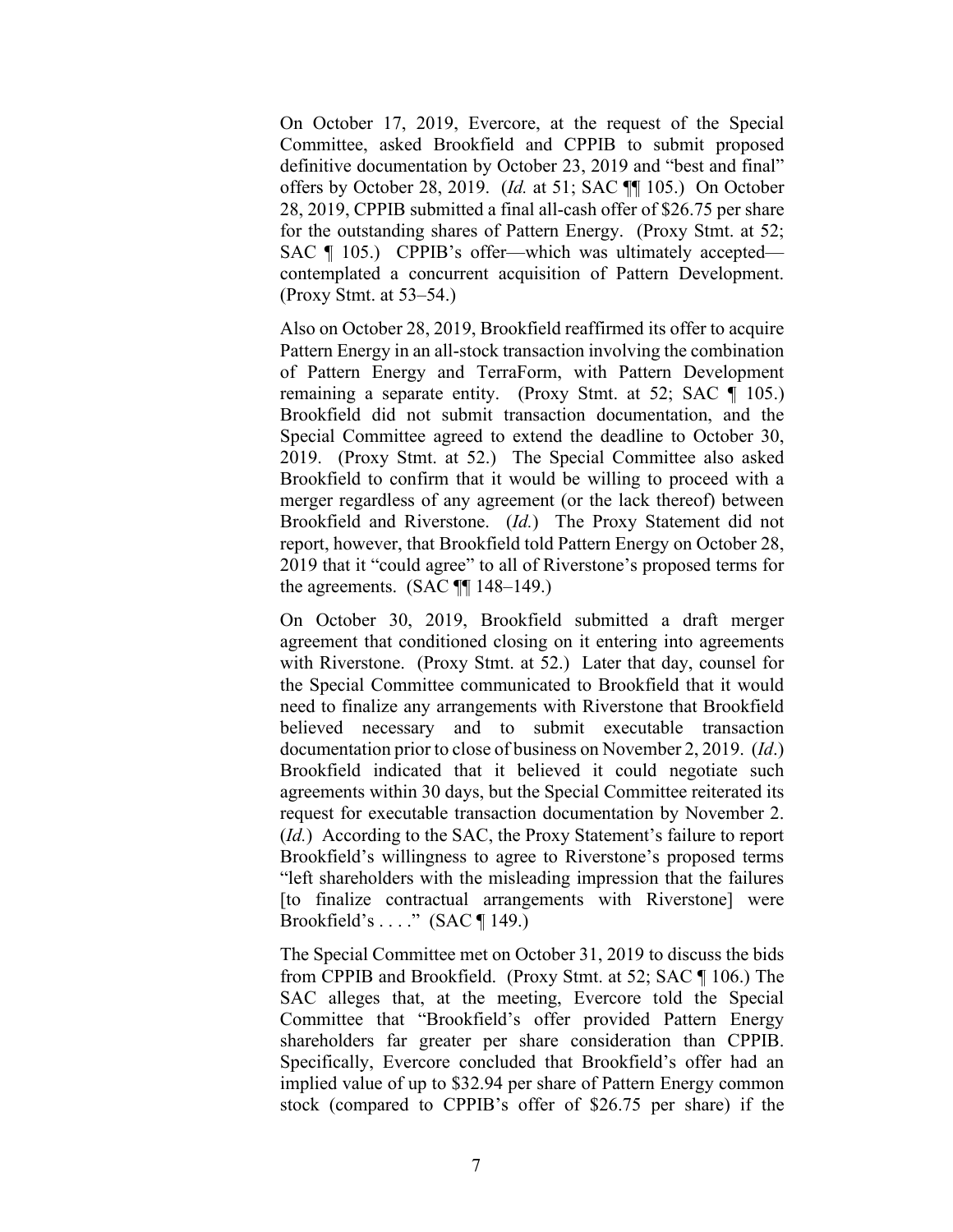combined company maintained TerraForm's dividend policy and traded at TerraForm's 5.72% dividend yield in 2020." (SAC ¶ 106.)

On November 2, 2019, Brookfield told the Special Committee that it would not be submitting a final proposal. (Proxy Stmt. at 53; SAC ¶¶ 149–150.) On November 3, 2019, Evercore opined to the Special Committee that CPPIB's offer of \$26.75 per share was fair from a financial point of view. (Proxy Stmt. at 53.) The Special Committee recommended that the Board approve the merger, which it did. (Proxy Stmt. at 53; SAC ¶ 107.)

The Board filed with the Securities and Exchange Commission (SEC) a Schedule 14A Definitive Proxy Statement on February 4, 2020, recommending that the shareholders vote in favor of the proposed merger with CPPIB. It explained that, pursuant to the merger transaction, Pattern Energy would be merged with a newly formed affiliate of CPPIB. (Proxy Stmt. at 53–54, 74.) In exchange, shares of Pattern Energy Company Common Stock would be converted to the right to receive \$26.75 in cash. (Proxy Stmt. at 53.) The Proxy Statement further disclosed that, pursuant to a concurrent transaction—dubbed the "Contribution Agreement"—the Management Defendants and Riverstone would be contributing their respective stakes in Pattern Development to an affiliate of CPPIB in exchange for equity interests in the affiliate. (Proxy Stmt. at 74.) The combined result of the Pattern Energy merger and the acquisition of Pattern Development pursuant to the Contribution Agreement was that Pattern Energy and Pattern Development would be under the common ownership of CPPIB. (Proxy Stmt. at 74; SAC App'x A.)

The Proxy Statement represented that "after consultation with its financial advisors, the Special Committee believed" that the proposed merger consideration "represented the best value reasonably available to [the] stockholders." (Proxy Stmt. at 55; SAC ¶ 81.) Similarly, in a February 26, 2020 Form 8-K, Pattern Energy stated that [t]he Special Committee sought and believes it obtained the highest price reasonably available for Pattern Energy." (*See* Pattern Energy Grp., Inc., Current Report, Ex. 99.1 (Form 8-K) (Feb. 26, 2020)<sup>[7](#page-8-0)</sup>; SAC ¶ 81.)

The Proxy Statement garnered negative attention, including from Plaintiffs' financial advisor, Water Island Capital. Two proxy advisory services, Institutional Shareholder Services and Glass, Lewis & Co., LLC, both recommended that Pattern Energy

<span id="page-8-0"></span><sup>&</sup>lt;sup>7</sup> The February 26, 2020 Form 8-K is available online via the SEC's EDGAR database at https://www.sec.gov/Archives/edgar/data/1561660/000095014220000593/eh2000383\_ex 9901.htm (last visited Jan. 26, 2022).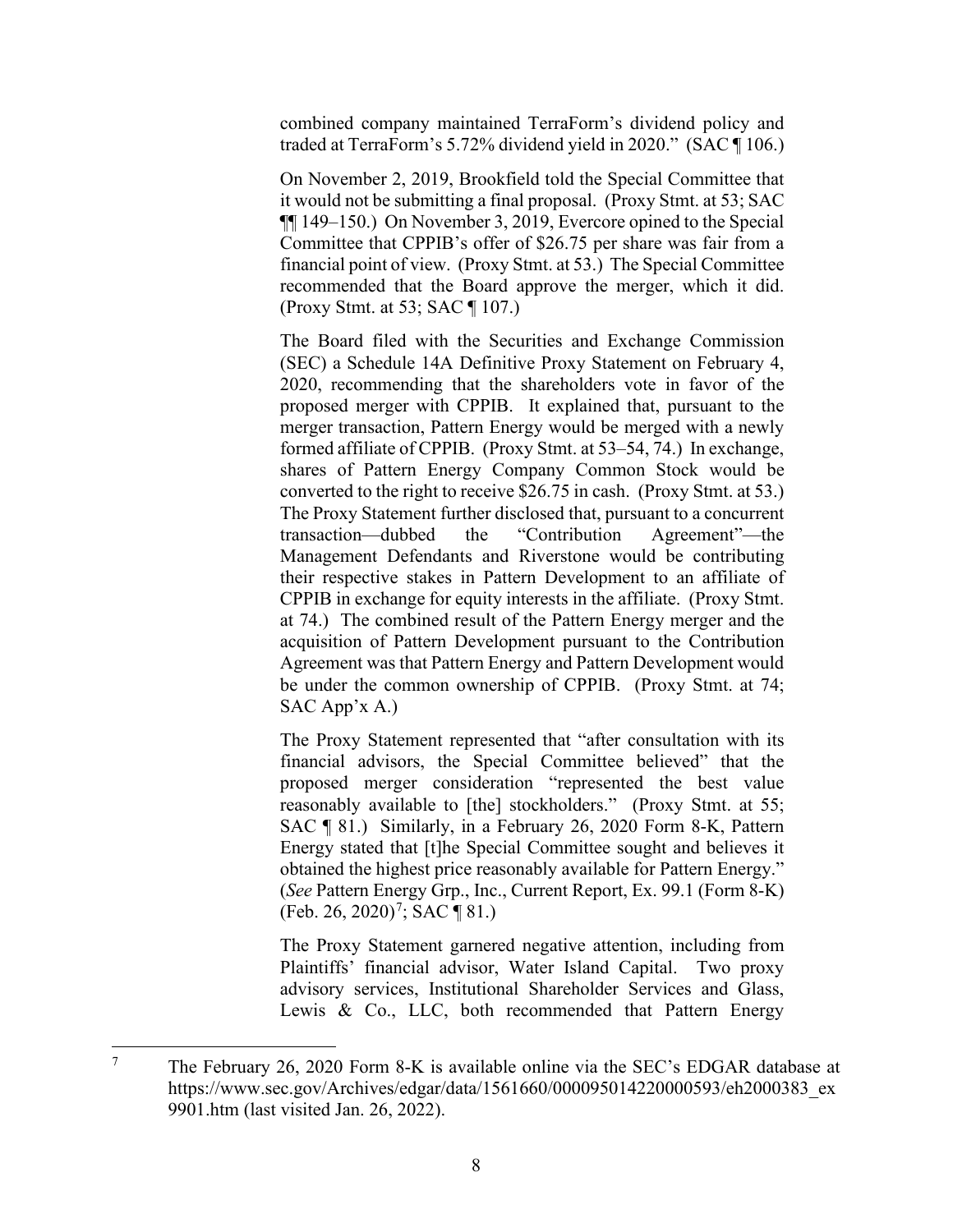shareholders vote against the proposed merger. (SAC  $\P$  120, 127, 128.) The shareholders nevertheless voted to approve the merger at a special meeting on March 10, 2020. (SAC ¶ 170.)

## **C. Procedural History**

Plaintiffs filed this action on February 25, 2020, two weeks before the merger was approved via shareholder vote. (D.I. 1.) On May 22, 2020, Plaintiffs filed a Consolidated Amended Class Action Complaint, alleging violations of federal securities laws and state law. (D.I. 26.) Defendants moved to dismiss the Consolidated Amended Class Action Complaint. (D.I. 48; D.I. 50.) I recommended that the Court grant the motions to dismiss. *See In re Pattern Energy*, 2021 WL 311257 (D.I. 68). On February 26, 2021, the Court adopted my report and recommendation and dismissed the Consolidated Amended Class Action Complaint over Plaintiffs' objections. *See In re Pattern Energy*, 2021 WL 765760 (D.I. 74).

On March 29, 2021, Plaintiffs filed a Second Consolidated Amended Class Action Complaint. (D.I. 76.) The SAC adds new factual allegations supporting Plaintiffs' claims. Count I alleges violations of Section 14(a) of the Securities Exchange Act of 1934 ("Exchange Act"), 15 U.S.C. § 78n(a), against Pattern Energy, the Board Defendants, and the Officer Defendants. Count II alleges violations of Section 20(a) of the Exchange Act, 15 U.S.C. § 78t(a), against the Board Defendants and the Officer Defendants. Count III is a state law breach of fiduciary duty claim against the Board Defendants and the Officer Defendants. Count IV alleges that Riverstone is liable for aiding and abetting the breaches of fiduciary duties.

Defendants again filed motions to dismiss. (D.I. 78 (Pattern Energy, Board Defendants, and Officer Defendants); D.I. 79 (Riverstone).) Both motions are fully briefed. (D.I. 80; D.I. 81; D.I. 82; D.I. 83; D.I. 84; D.I. 86; D.I. 87.) [Judge Hall] heard oral argument on September 2, 2021 ("Tr. ").

On January 27, 2022, Judge Hall issued the Report recommending, *inter alia*, that Pattern

Energy's requests to dismiss Counts I and II be denied. (D.I. 90). Pattern Energy timely objected.

(D.I. 91).

## **II. LEGAL STANDARD**

When a complaint is challenged by a Rule 12(b)(6) motion to dismiss, the Court conducts

a two-part analysis. *Fowler v. UPMC Shadyside*, 578 F.3d 203, 210 (3d Cir. 2009). First, the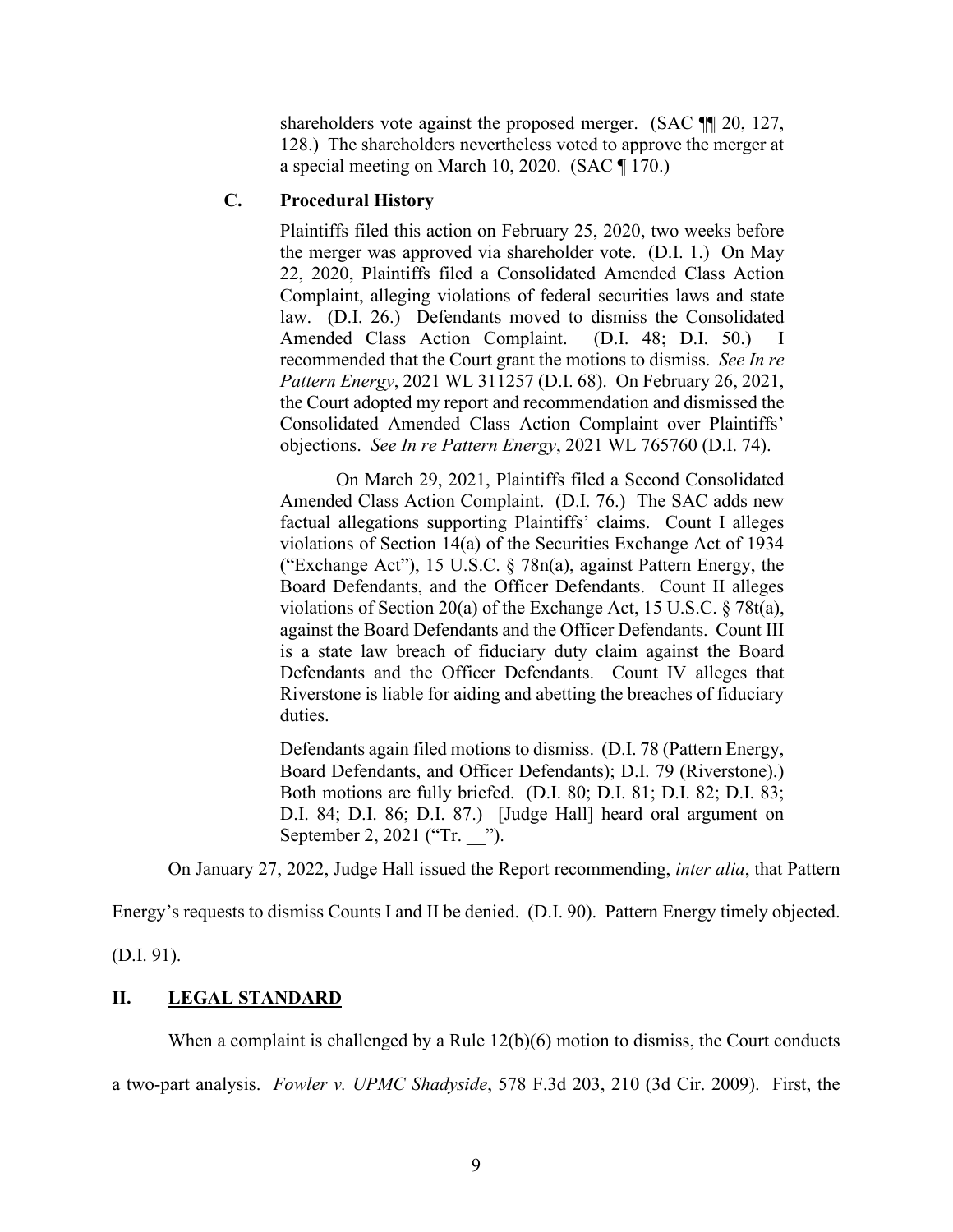Court separates the factual and legal elements of a claim, accepting "all of the complaint's wellpleaded facts as true, but [disregarding] any legal conclusions." *Id.* at 210-11. Second, the Court determines "whether the facts alleged in the complaint are sufficient to show . . . a 'plausible claim for relief.'" *Id.* at 211 (quoting *Ashcroft v. Iqbal*, 556 U.S. 662, 679 (2009)). To withstand a Rule 12(b)(6) motion to dismiss, a complaint must contain "sufficient factual matter, accepted as true, to 'state a claim to relief that is plausible on its face.'" *Iqbal*, 556, U.S. at 678 (quoting *Bell Atl. Corp. v. Twombly*, 550 U.S. 544, 570 (2007)). A claim is facially plausible where "the plaintiff pleads factual content that allows the court to draw the reasonable inference that the defendant is liable for the misconduct alleged." *Iqbal*, 556 U.S. at 678. "A pleading that offers 'labels and conclusions' or 'a formulaic recitation of the elements of a cause of action will not do.'" *Id.* (internal citations omitted).

"In deciding a Rule  $12(b)(6)$  motion, a court must consider only the complaint, exhibits attached to the complaint, matters of public record, as well as undisputed authentic documents if the complainant's claims are based upon these documents." *Mayer v. Belichick*, 605 F.3d 223, 230 (3d Cir. 2010). The Court is not obligated to accept as true "bald assertions" or "unsupported conclusions and unwarranted inferences." *Morse v. Lower Merion Sch. Dist.*, 132 F.3d 902, 906 (3d Cir. 1997). Instead, "[t]he complaint must state enough facts to raise a reasonable expectation that discovery will reveal evidence of [each] necessary element" of a plaintiff's claim. *Wilkerson v. New Media Tech. Charter Sch. Inc.*, 522 F.3d 315, 321 (3d Cir. 2008) (internal citations omitted).

#### **III. DISCUSSION**

The Pattern Energy Defendants object to the Report's findings that 1) "the [Second Amended] Complaint adequately alleged facts to support a plausible inference that the Special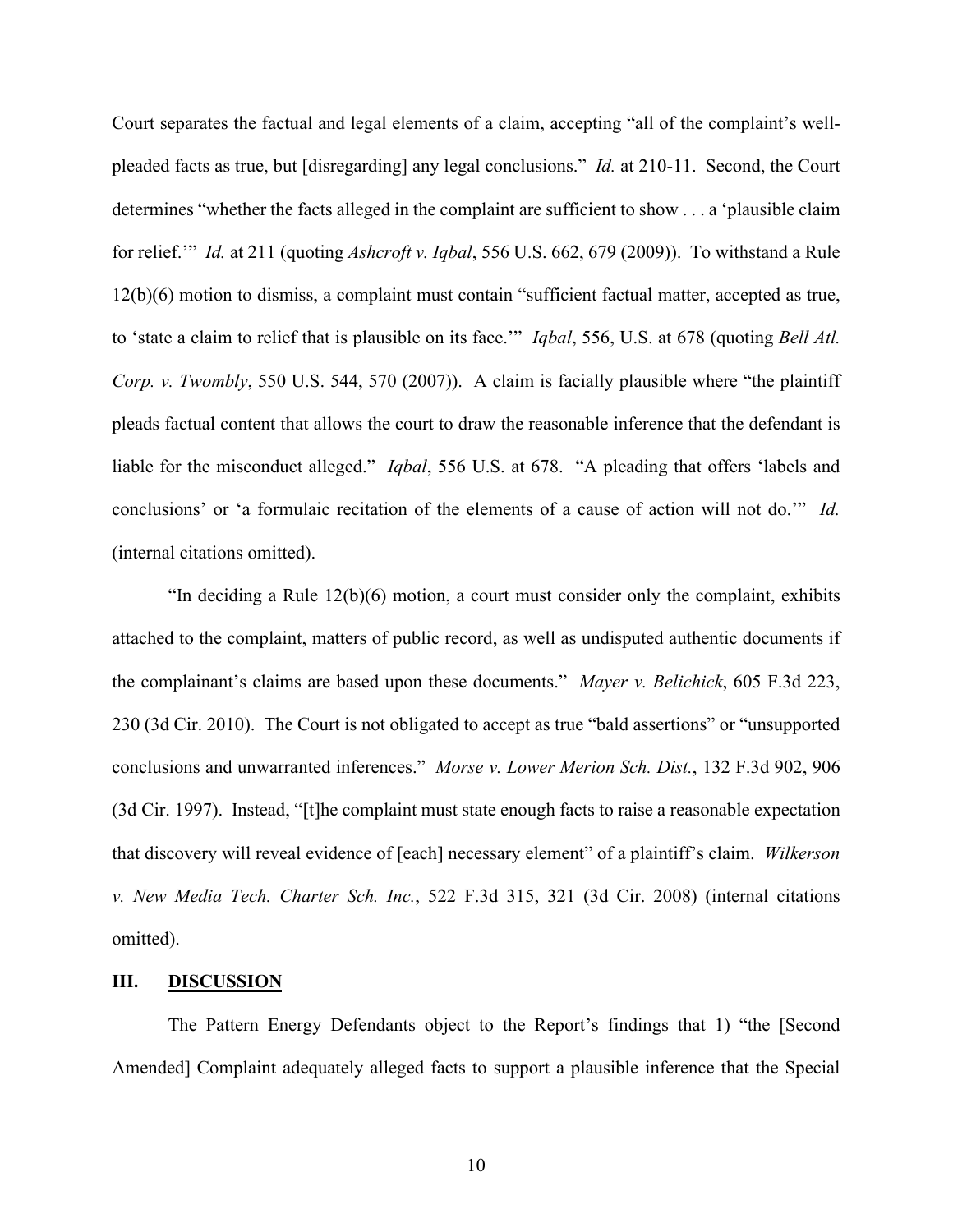Committee did not sincerely believe that the CPPIB [Canada Pension Plan Investment Board] offer represented the 'best value' and 'highest price reasonably available' to PEGI stockholders" (D.I. 91 at 1); 2) "the Report failed to consider whether the opinions were objectively false, as required by the Supreme Court's recent decision in *Omnicare* (which the Report does not cite)" (*id.* at 2); and 3) "the Section 20(a) claim is adequately pled against the Individual Defendants" (*id.*). The Court addresses each objection below.

### **A. Inferences Regarding the Special Committee**

The Report determined that Plaintiffs plausibly alleged that the proxy materials contained at least two false statements. (D.I. 15-16). The first is in the Proxy Statement, which provided:

> [F]ollowing extensive negotiations, the Special Committee was able to increase the per share Merger Consideration offered by CPPIB to \$26.75 in cash, which, after consultation with its financial advisors, the Special Committee believed was the highest that CPPIB would be willing to pay and *represented the best value reasonably available to our stockholders*[.]

(D.I. 90 at 15, citing D.I. 82-1 at 69 (Proxy Stmt. at 55)). The second is in the February 26, 2020 Form 8-K, which represented that "[t]he Special Committee sought and believes it obtained the highest price reasonably available for Pattern Energy." (D.I. 76 ¶ 81). As the Report noted, the SAC alleges that those statements were false because the Special Committee did not actually hold a sincere belief that CPPIB's offer represented the best reasonably available price for Pattern Energy. (D.I. 90 at 16). The Pattern Energy Defendants disagree.

Drawing all inferences in favor of the non-moving party as required at this stage, the Court agrees with the Report that the SAC plausibly alleges that those two statements of opinion were false: it contains factual content that gives rise to a reasonable inference that the Special Committee did not sincerely believe that CPPIB's offer represented the "best value" and "highest price" reasonably available to shareholders. Among other things, the SAC alleges facts that suggest that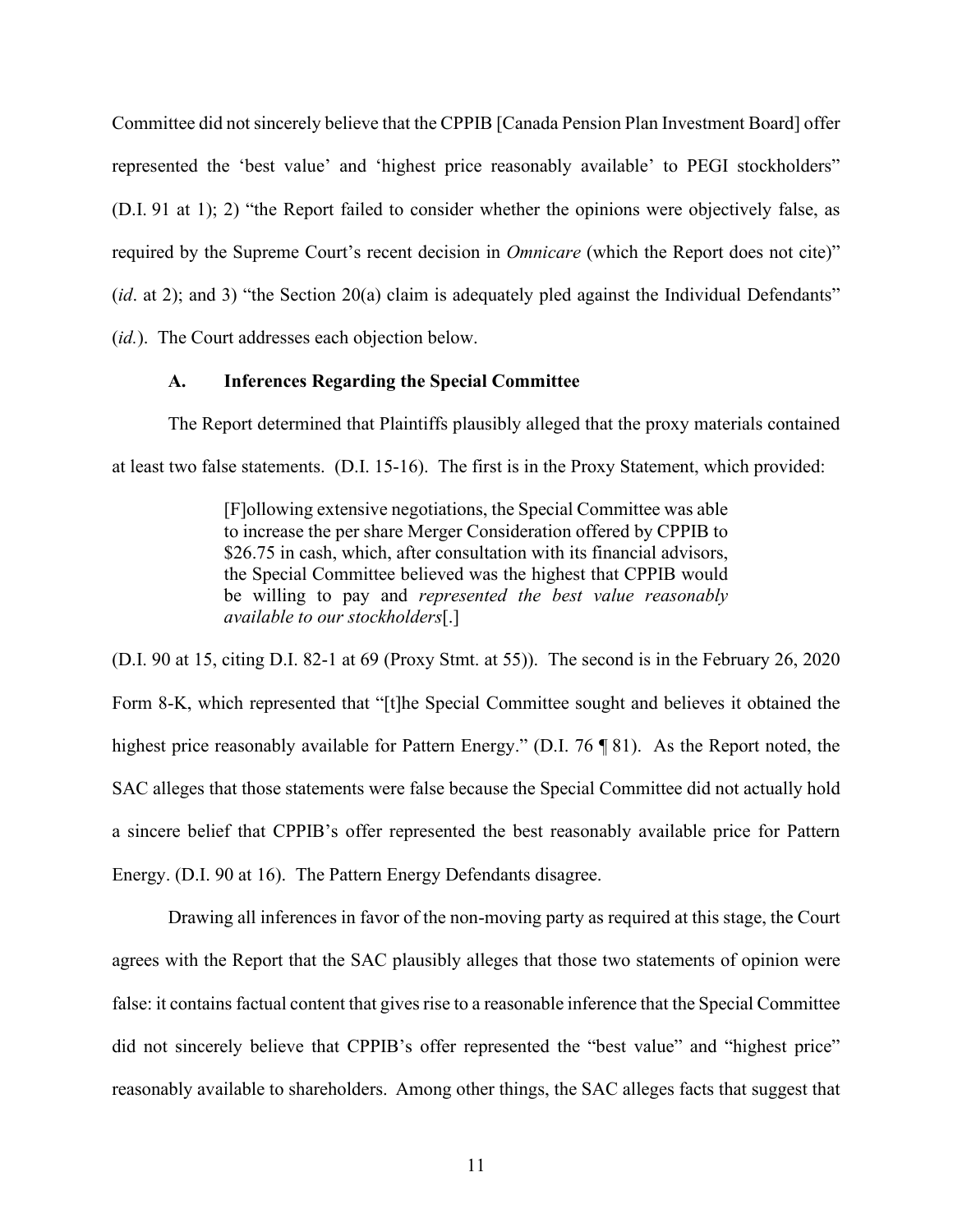the Special Committee and its advisors acknowledged that Brookfield's bid offered a better value and a higher price compared to the CPPIB deal. The SAC also alleges facts – not disclosed in the proxy materials – permitting a reasonable inference that, at the time the Board voted to approve the deal with CPPIB, Brookfield remained willing to engage on more favorable terms.

## **B.** *Omnicare Issues*

The Pattern Energy Defendants argue that the Report failed to consider *Omnicare, Inc. v. Laborers District Council Industrial Pension Fund*, 575 U.S. 175 (2015). The Pattern Energy Defendants, however, did not raise the *Omincare* decision before Judge Hall: they did not cite *Omnicare* in their briefing, nor raise it oral argument. This Court will not hear arguments made for the first time in objections to a Report when those objections could have and should have been made in the motion addressed by the Magistrate Judge. *See* October 8, 2013 Standing Order for Objections Filed Under FED. R. CIV. P. 72.[8](#page-12-0)

# **C. Individual Defendants**

The Pattern Energy Defendants object to the Report's conclusion that the Section 20(a) claim is adequately pleaded against the Individual Defendants, arguing that Plaintiffs cannot allege a predicate Section 14(a) violation and because Plaintiffs fail to adequately allege that each Individual Defendant was a "control person" with respect to the challenged statements. The Court disagrees. The Court has already found that the SAC plausibly alleges a Section 14(a) violation. Moreover, after reviewing the entirety of the record, the Court agrees that this argument was not

<span id="page-12-0"></span><sup>8</sup> The Court notes that the Report addressed *Jaroslawicz v. M&T Bank Corp.* (3d Cir. 2020), which discusses *Omnicare* and related Supreme Court precedent at length.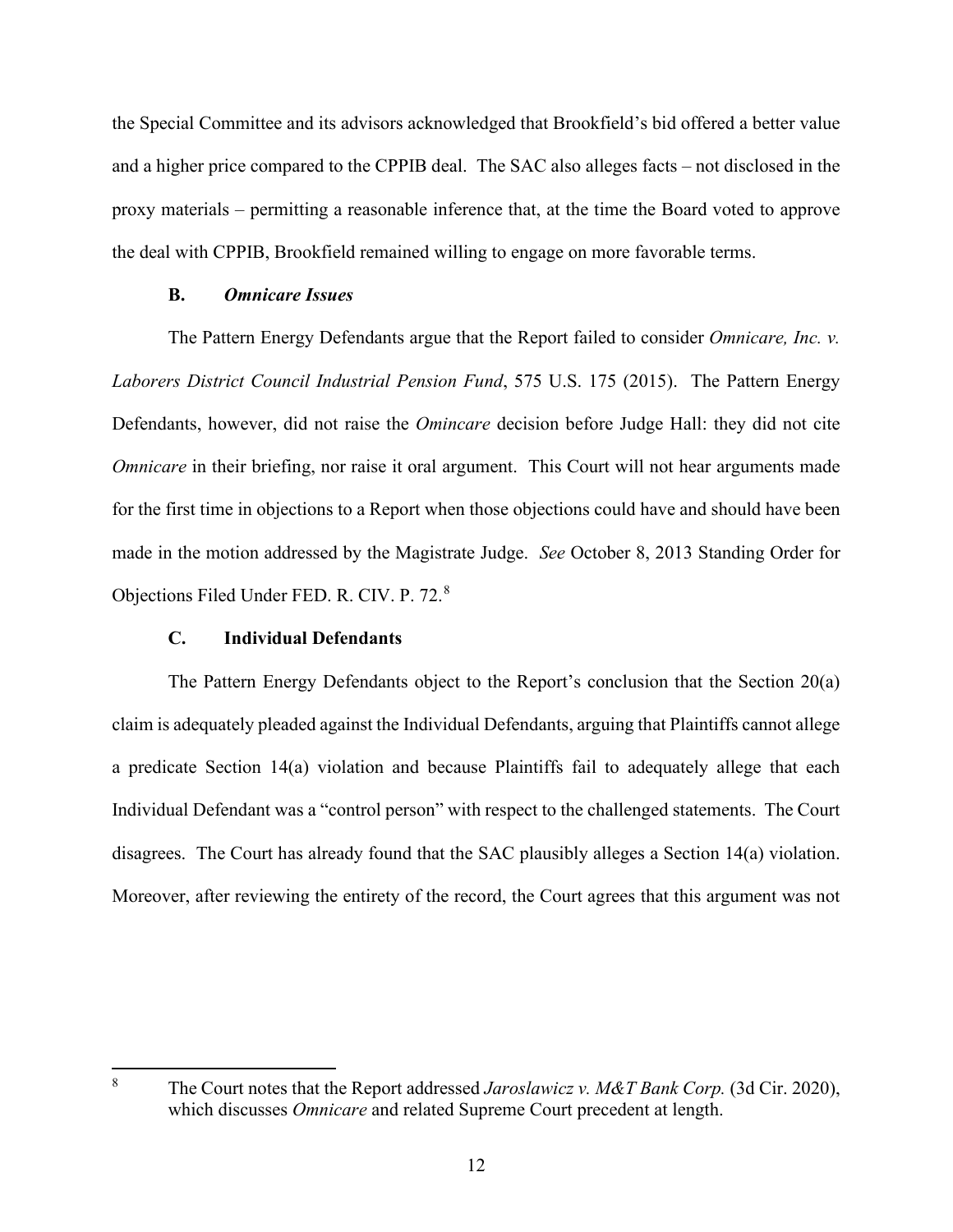fairly raised in the briefing on the motion and the Magistrate Judge properly declined to entertain the argument.<sup>[9](#page-13-0)</sup>

# **IV. CONCLUSION**

For the reasons stated above, the Pattern Energy Defendants' objections to the Report are OVERRULED and the Report is ADOPTED. The Pattern Energy Defendants' Motion to Dismiss (D.I. 78) is GRANTED-IN-PART and DENIED-IN-PART and Riverstone's Motion to Dismiss (D.I. 79) is GRANTED. A form of order will follow.

<span id="page-13-0"></span><sup>&</sup>lt;sup>9</sup> The Court also notes that the SAC sets out involvement of each Board and Officer Defendant in negotiating, reviewing, and approving the Merger Agreement and drafting and approving the Proxy. (D.I. 76 ¶¶ 215-28). *See also Universal Am. Corp. v. Partners Healthcare Sols. Holdings, L.P.*, 176 F. Supp. 3d 387, 398 (D. Del. 2016) (finding control when the complaint "spells out the major role that [the defendant] played in the sale" of the company, including negotiating the terms of the merger).